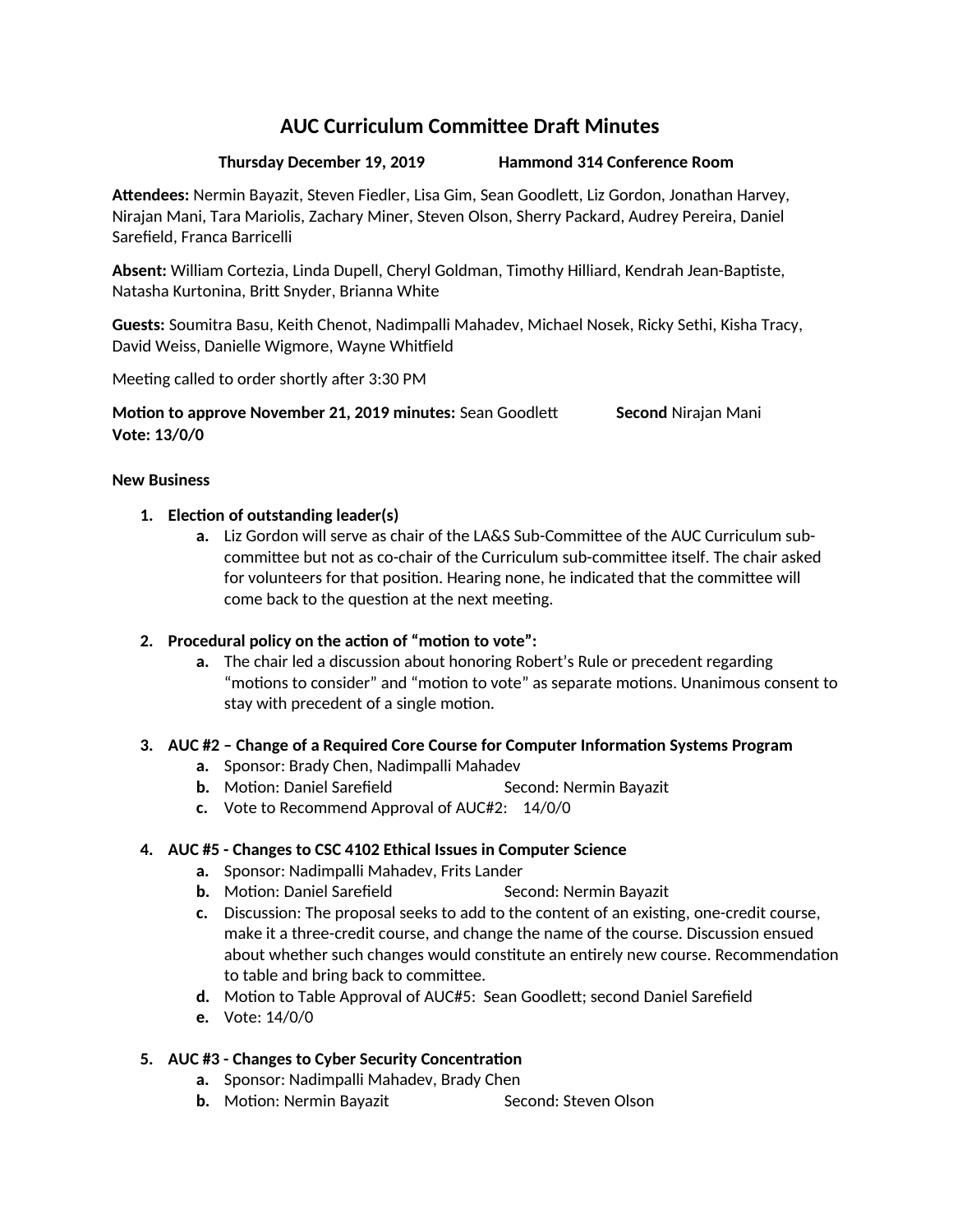- **c.** Discussion: the proposal seeks to clarify the role of three electives that were intended to replace existing courses; however, in the program revision of 2018-19, these three classes were coded as "additional" electives instead of replacements, thus exceeding the intended elective credit total by nine credits.
- **d.** Vote to Recommend Approval of AUC#3: Motion: Dan Sarefield Second: Nermin Bayazit
- **e.** Vote: 14/0/0

#### **6. AUC #4 - New Course: Computational Thinking (with SMT Request)**

- **a.** Sponsor: Ricky Sethi
- **b.** Motion: Daniel Sarefield Second: Audrey Pereira
- **c.** Friendly amendments:
	- i. #9: Remove check under 'elective for major'
	- ii. Move launch date from SP20 to FA20
	- iii. #13: change to 2 hr. lecture, 1 hr. lab, 6 hr. assignments
	- iv. Include the following language in the catalogue: "Pre-requisites: Math placement exam or Math 0200 is recommended"
- **d.** Vote to Recommend Approval of AUC#4 (with Friendly Amendments): Daniel Sarefield Sarefield Second: Sean Goodlett
- **e.** Vote: 14/0/0

#### 7. **AUC #4 - LAS Cluster: Science, Math and Technology (SMT)**

- **a.** Motion: Daniel Sarefield Second: Sean Goodlet
- **b.** Vote: 14/0/0

#### **8. AUC #7 - Prerequisite Change for EXSS 2023, Introduction to Sports Medicine**

- **a.** Sponsor: Karen Keenan/Danielle Wigmore
- **b.** Motion: Daniel Sarefield Second: Nermin Bayazit
- **c.** Vote to Recommend Approval of AUC#7: 14/0/0
- **9. AUC #8 Change the Degree BSE in Applied Science and Technology/Engineering to the Degree BS in Applied Science & Technology**
	- **a.** Sponsor: Nirajan Mani
	- **b.** Motion: Daniel Sarefield Second: Nermin Bayazit
	- **c.** Discussion: The question arose about whether a request to change a degree required state (BHE) approval or whether state (BHE) approval followed passage through governance on the campus. Discussion ensued.
	- **d.** Vote to Recommend Approval of AUC#8: 13/0/1

#### **10. AUC #9 - Creation of a New Course Prefix (COMG) for the Construction Management Discipline and the Re-designation of Several ENGT Courses**

- **a.** Sponsor: Nirajan Mani
- **b.** Motion: Daniel Sarefield Second: Liz Gordon
- **c.** Discussion: The proposal seeks to distinguish construction management from other engineering technology courses. With the curricular change from ITEC to ENGT last year, all courses were coded as ENGT. The current proposal makes two requests: 1) to create the new prefix of COMG, and 2) to use the new prefix for courses currently coded as ENGT.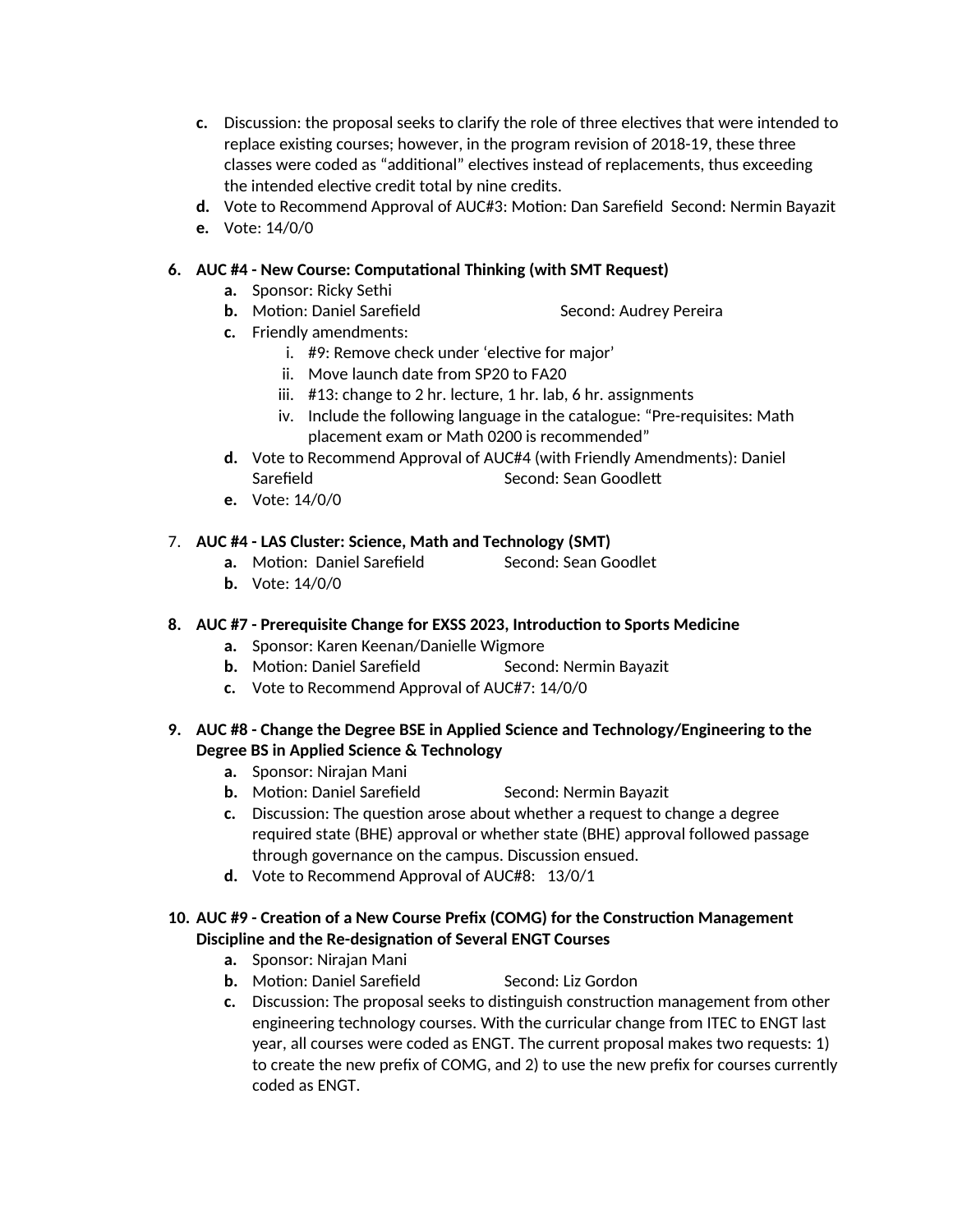**d.** Friendly amendments: the Sponsor distributed the following revisions to item V for AUC #9, with a new Proposal Summary:

*The proposal's purpose is to create a new course prefix (COMG) for the Construction Management discipline within the Applied Science and Technology degree program and then redesignate existing primarily Construction Management discipline courses from ENGT to COMG as follows:* 

**e.** Vote to Recommend Approval of AUC#9 (with Friendly Amendment): 11/0/2

#### **11. AUC #10 - New Course: Communication and Transportation Technologies**

- **a.** Sponsor: Wayne Whitfield
- **b.** Motion: Nermin Bayazit Second: Daniel Sarefield
- **c.** Discussion: The proposal seeks to designate this course as COMG at the 4000-level. (A similar ENGT course at the 3000 level is being proposed separately for removal from the catalog.)
- **d.** Friendly amendments: #16 B and C: change first offering to Spring 2021 instead of Fall 2020
- **e.** Vote to Recommend Approval of AUC#10 (with Friendly Amendment): 9/0/4

#### **12. AUC #11 - New Course: Construction Law and the Legal System**

- **a.** Sponsor: Wayne Whitfield
- **b.** Motion: Nirajan Second: Audrey Pereira
- **c.** Vote to Recommend Approval of AUC#11: 10/0/2

#### **13. AUC #12 - Moving Three Courses from Concentrations Into the Core Curriculum of Applied Science & Technology Program**

- **a.** Sponsor: Nirajan Mani
- **b.** Motion: Audrey Pereira Second: Steven Olson
- **c.** Discussion: Time ran short for discussion
- **d.** Motion to Table Approval of AUC#12: Sean Goodlett Second: Daniel Sarefield
- **e.** Vote: 12/0/0
- **f.** Friendly amendments: following the meeting, Nirajan Mani distributed the following revisions to items V and VI for AUC #12, with friendly amendments in red:

V. Proposal Summary (If applicable, highlight changes from previous policy or practice.): \*

*The proposal is to add three courses: (i) COMG 3XXX Surveying, (ii) COMG 4XXX Construction Law & Legal System, (iii) COMG 4XXX Communication & Transportation Technologies and remove ENGT 1040 Software Applications in Engineering Technology from the core curriculum of the Applied Science and Technology program.* 

VI. Rationale for the Proposal:

*With the proposed updated curriculum (adding three courses and removing one course from the core curriculum) for the Applied Science and Technology program, this proposal increases the number of courses in the core curriculum to reinforce the program's shared curriculum and to meet ABET ANSAC's (ABET Applied and Natural Science Accreditation Commission) general criteria for accreditation purpose.*

#### **14. AUC #14 - Name Change to Police Concentration Program**

- **a.** Sponsor: David Weiss, Marcel Beausoleil
- **b.** Motion: Audrey Pereira Second: Liz Gordon